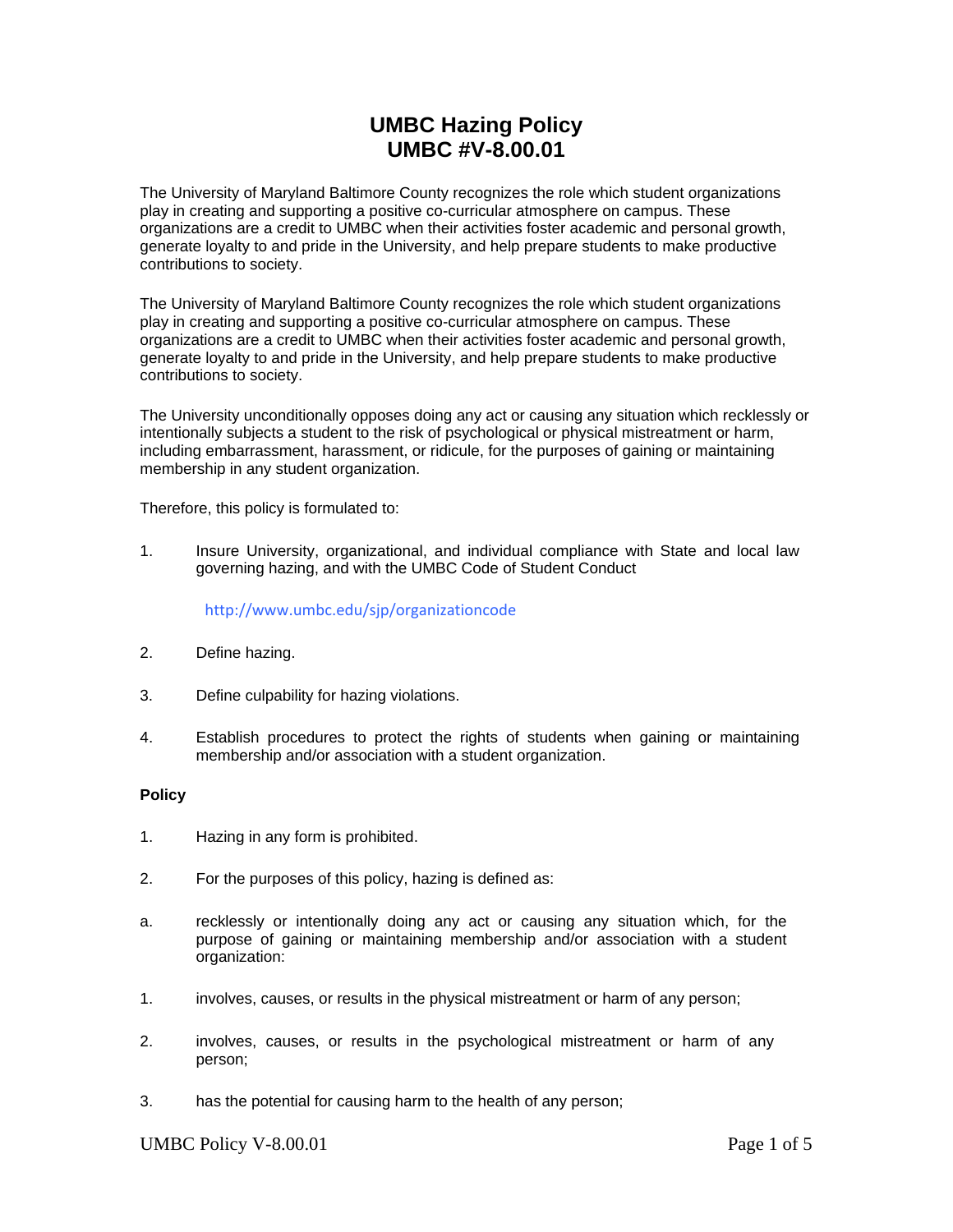- 4. interferes with academic pursuits of any person;
- 5. involves, causes, or results in the abuse and/or theft of the personal property and/or effects of any person; or
- b. doing any act or causing any situation which recklessly or intentionally subjects a student to the risk of serious bodily injury for the purpose of initiation into a student organization (Annotated Code of Maryland, Article 27, Section 268H);
- c. prohibited actions and activities including, but not limited to, the following:
- 1. any activity that might reasonably bring physical harm to the individual;
- 2. paddling, beating or otherwise permitting members to hit new, prospective, or continuing members;
- 3. requiring new, prospective, or continuing members to wear degrading or uncomfortable garments;
- 4. depriving new, prospective, or continuing members of the opportunity for sufficient sleep (8 consecutive hours per day minimum) and decent and edible meals;
- 5. activities that interfere in any way with a new, prospective, or continuing member's academic efforts; e.g., causing of exhaustion, loss of sleep, or loss of reasonable study time;
- 6. activities that interfere with a new, prospective, or continuing member's employment or family obligation;
- 7. requiring or encouraging new, prospective, or continuing members to consume amounts of alcohol or other drugs;
- 8. forcing, coercing, or permitting new, prospective, or continuing members to eat or drink foreign or unusual substances such as raw meat, raw eggs, salt water, onions, etc.;
- 9. having substances such as eggs, mud, paint, honey, etc. thrown at, poured on, or otherwise applied to bodies of new, prospective, or continuing members;
- 10. morally degrading or humiliating games or any other activity that make a new, prospective, or continuing member the object of amusement, ridicule, or intimidation;
- 11. kidnaps, road trips (a mandatory/forced off-campus trip as part of a new, prospective, or continuing member activity) including such activities performed by new, prospective, or continuing members;
- 12. subjecting a new, prospective, or continuing member to cruel and unusual psychological conditions for any reason.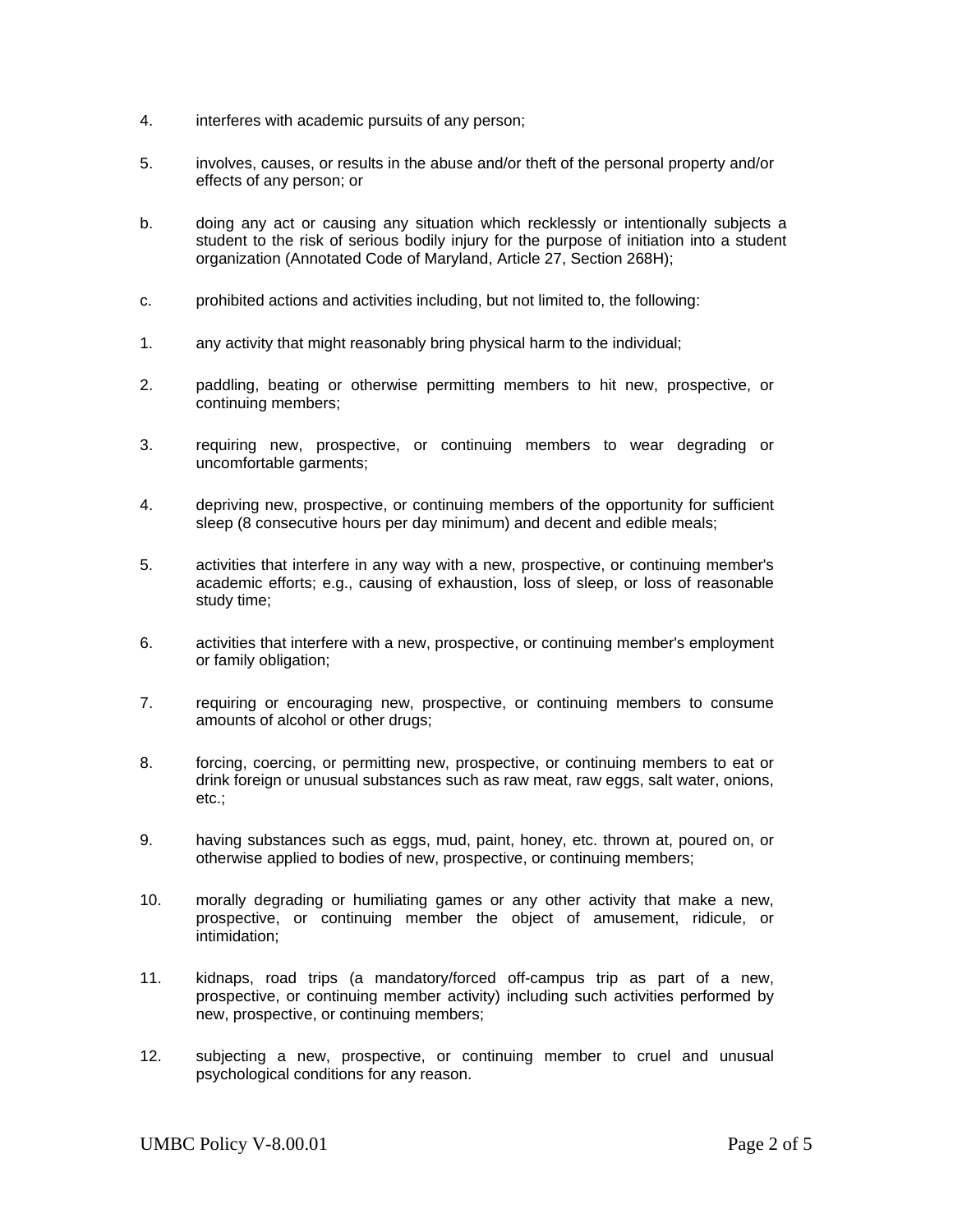- 3. The implied or expressed consent of a student to hazing is not a defense under applicable State law or this policy.
- 4. Culpability for any violations of this policy may be attributed to the perpetrators, the student organization, and/or its members, and elected or appointed officers. A student organization may be found culpable upon satisfactory proof that the organization did not discourage or did not take reasonable steps to prevent hazing by its members or affiliates.
- 5. Within the time period specified by the appropriate member of the Student Life, Residential Life, or Athletics offices, all elected or appointed student organization officers shall register with the appropriate University office and sign a statement indicating that they will comply with the terms of the UMBC Hazing Policy. Compliance is required from the time they take office.
- 6. All elected or appointed student organization officers shall educate their respective organization members on the applicable Maryland law and University policies concerning hazing. Records should be maintained of such activities as well as of distribution lists and attendance. Members who cannot verify or establish their knowledge of the policies will not be permitted to participate in any organizational activities.
- 7. Prior to the beginning of any pledge or probationary period or activities, elected or appointed student organization officers are responsible for submitting statements signed by each pledge, probationary, or potential member indicating that they have been informed of and understand this policy and their rights related to activities regulated by this policy.

## **Policy Enforcement**

All individuals, organizations, and departments are expected to comply with this policy and support its intent. Copies of the policy and related forms will be provided to each student organization and will be included in the Student Organization Handbook. Additional copies may be requested from the Student Life Office.

The Student Life Office monitors the implementation of this policy. Complaints or reports of activities believed to be hazing should be reported to the University Police Department ((410) 455-3133). Alleged policy violations should also be directed to the Office of Student Judicial Programs (Student Development Success Center, 118 (410) 455-2453) who will then work with the appropriate University officials to investigate the report. Any questions concerning the interpretation or application of this policy should be referred to the Office of Student Judicial Programs for resolution.

Violations of this policy are subject to referral to appropriate law enforcement and/or campus agencies, as well as to regional and national affiliated offices, for action or prosecution.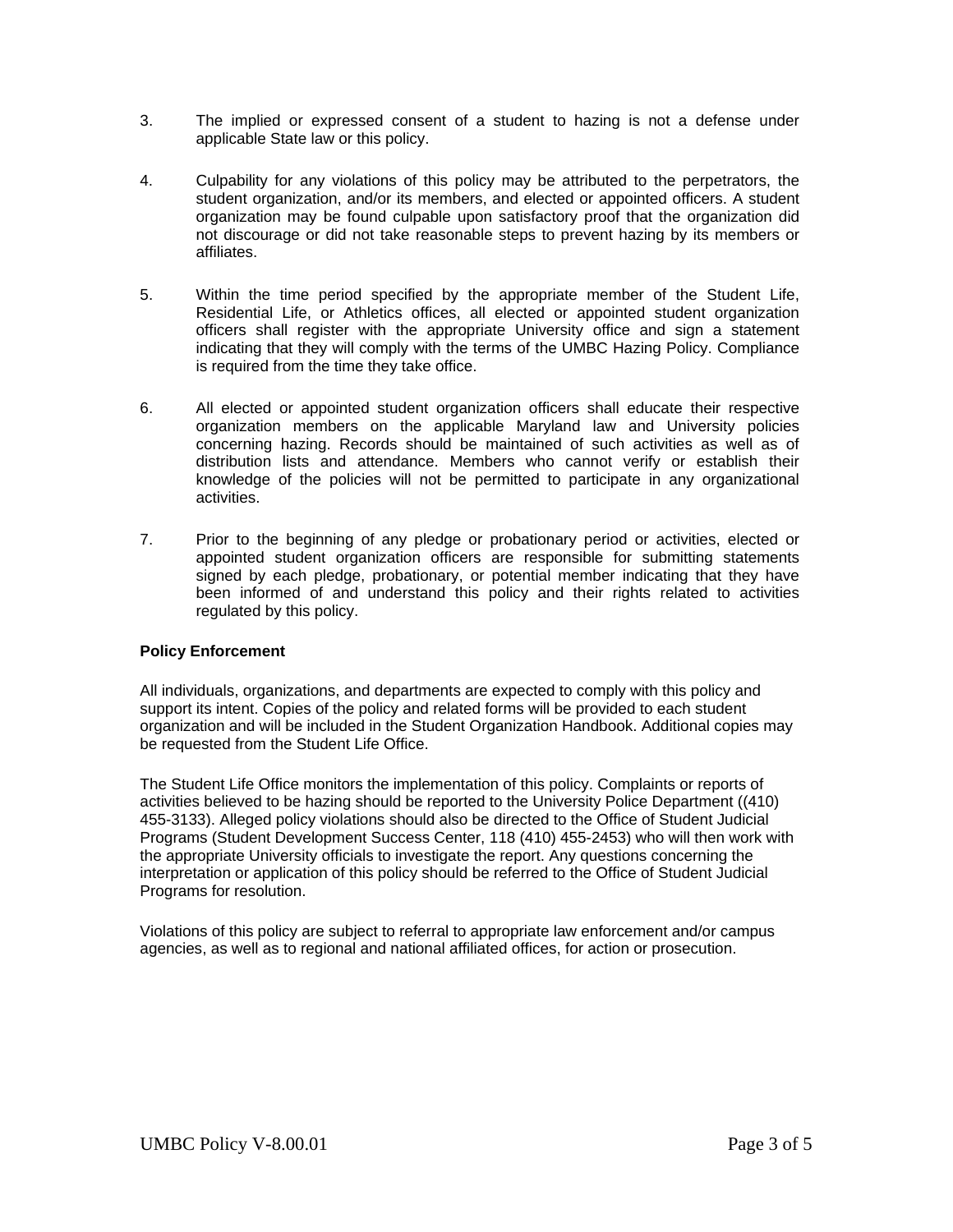## **Interim Suspension of Organizational Activities**

An organization may be suspended or restricted from University Property for an interim period pending disciplinary proceedings. This action may be initiated by the Vice President for Student Affairs, or a designee. The interim suspension or restriction is effective without prior notice, when there is evidence that the continued presence of the organization on the University campus, or in specific facilities, poses a substantial threat to persons, or to the stability and continuance of normal University functions.

An organization may request a review of the interim action. This request must be in writing to the Vice President for Student Affairs, or designee. A response will made within five (5) days from the date of receipt of the request. The review shall examine the following issues only:

- 1. The reliability of the information concerning the organization's conduct, including the matter of identity; and
- 2. Whether the alleged conduct and surrounding circumstances reasonably indicate that the continued presence of the organization on the University campus, or in a specific campus facility, poses a substantial threat to persons or the stability and continuance of normal University functions.

Interim suspension or restriction from University Property shall be followed, within ten (10) days, by a Disciplinary Conference or Judicial Board Hearing as described in the Code of Student Conduct.

#### **Sanctions**

Violations of this policy shall be treated as violations of the UMBC Code of Student Conduct. Any member of the University community who observes or is aware of any violation of the policy shall promptly refer the matter to the Office of Student Judicial Programs, University Police or Student Life Office.

Student organizations, groups, clubs, societies, or other segments of the University community are responsible for compliance with the rules and regulations outlined in the Code of Student Conduct. Violation of this policy or the Code of Student Conduct will result in appropriate sanctioning including, but not limited to, permanent or temporary suspension of recognition, social probation, denial of use of University facilities, or other similar sanctions available under the Code of Student Conduct. Such determination of fault shall be done through the procedures outlined in the Code. A University Organization that is suspended or expelled loses the status and privileges provided to recognized organizations. Students continuing to act in the name of the suspended or expelled University Organization may be in violation of a sanction imposed under this Code and be subjected to Code of Student Conduct charges as individuals.

Violation of the Maryland Law prohibiting Hazing (Annotated Code of Maryland, Article 27, Section 268H) is a misdemeanor subject to a fine of not more than \$500, or imprisonment for not more than 6 months, or both.

#### **Policy Review**

This policy shall be reviewed as necessary by the Student Life Office, in conjunction with the Student Affairs Office and the University Police Department. Other departments, organizations, and related national offices may be surveyed to assess the policy's clarity and effect. The Director of the Student Life Office will recommend revisions to the Vice President for Student Affairs.